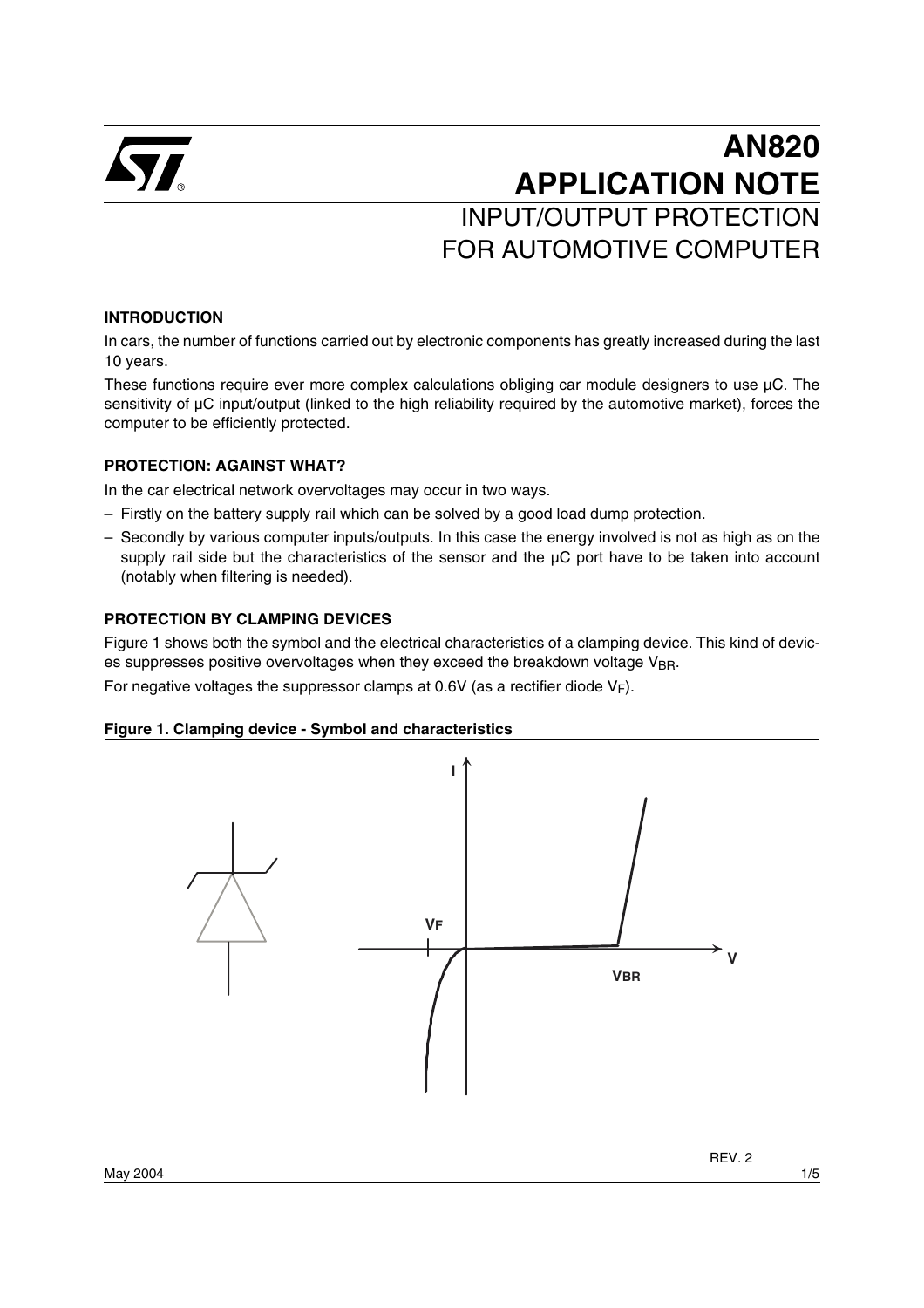# **AN820 APPLICATION NOTE**

Figure 2 shows a circuit using an input/output clamping protection array. Two types of clamping array devices are today available depending on the energy involved.

– If only ESD can occur the ESDA series is required.

– If EOS strikes  $(1)$  occur, a component from the ITA series is needed.

Note: 1. ,More energetic than the ESD surges.





## **PROTECTION BY DIODE ARRAY**

Figure 3 shows the topology of the protection by diodes to the ground and to the supply rail.

The result of this protection circuit when positive or negative surges occur is similar to the previous one. The only difference is where the surge energy is absorbed.





 $\sqrt{1}$ 

Figure 4 shows an input/output protection by diode array circuit of the DA series.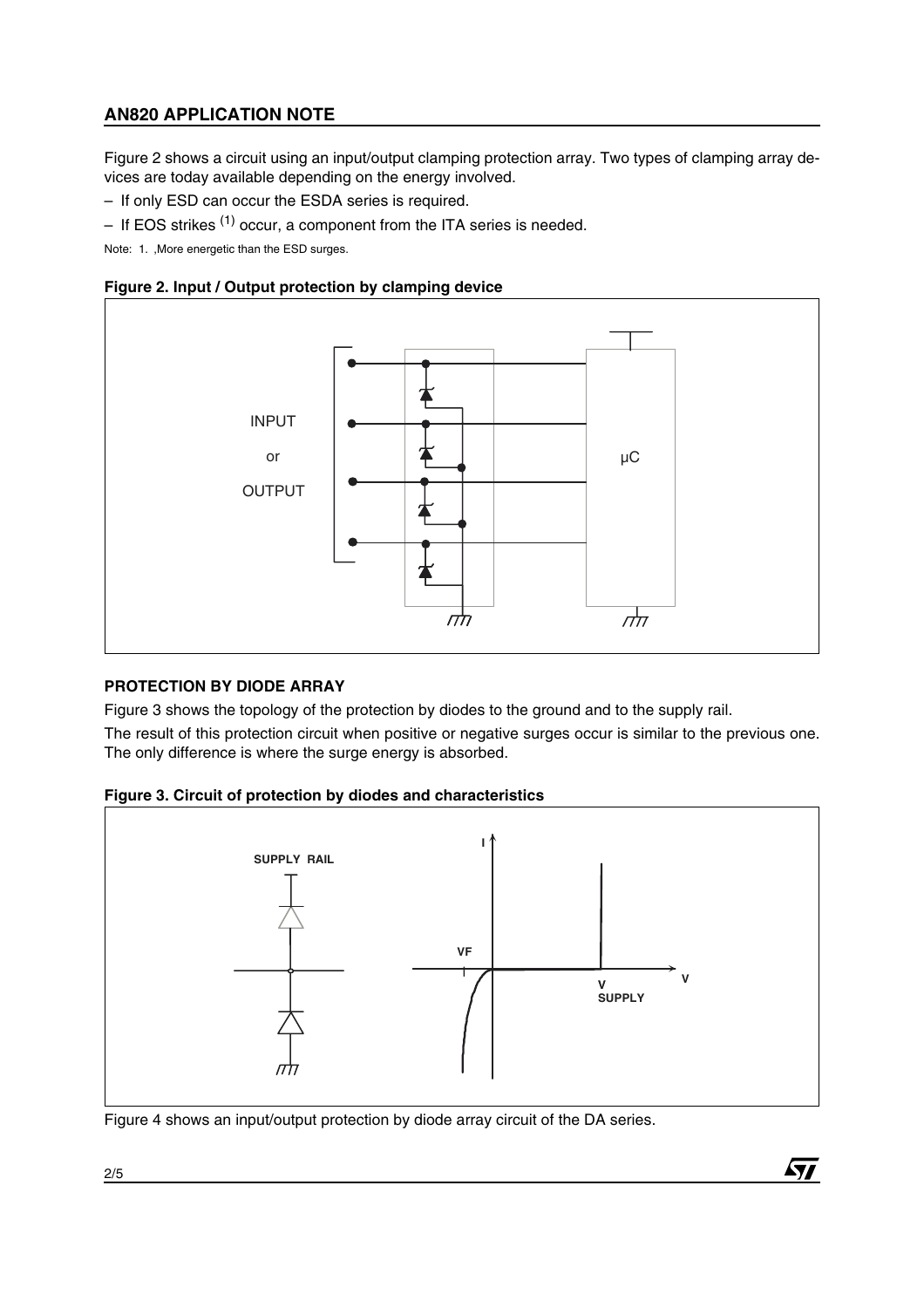

#### **Figure 4. Input / Output protection by diode array circuit of the DA series**

## **PROTECTION AND FILTERING**

The circuit of Figure 5 assumes both overvoltage protection and filtering functions. The protection is carried out by the clamping device while the filtering is made by coupling resistor R and the parasitic capacitance of the clamping device.





## **PROTECTION SUMMARY**

The input/output protection and even the filtering can be carried out by the ESDA, ITA and DA protector series of STMicroelectronics. Developed using the ASD<sup>TM</sup> concept, and available in surface mount packages, these devices offer both space saving and layout optimization.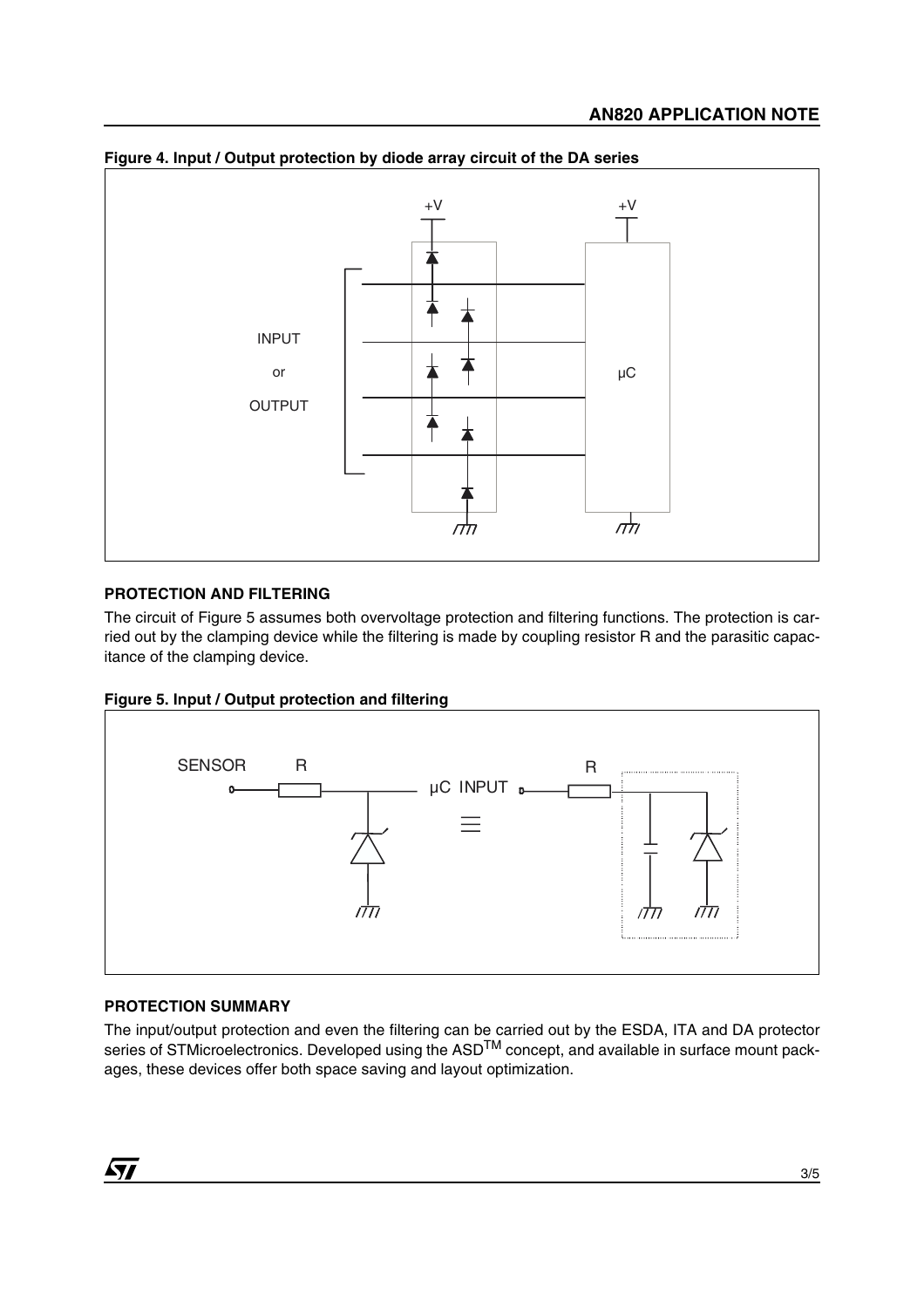# **AN820 APPLICATION NOTE**

## **REVISION HISTORY**

# **Table 1. Revision History**

| <b>Date</b> | <b>Revision</b> | <b>Description of Changes</b>         |
|-------------|-----------------|---------------------------------------|
| June-1995   |                 | <b>First Issue</b>                    |
| 10-May-2004 |                 | Stylesheet update. No content change. |